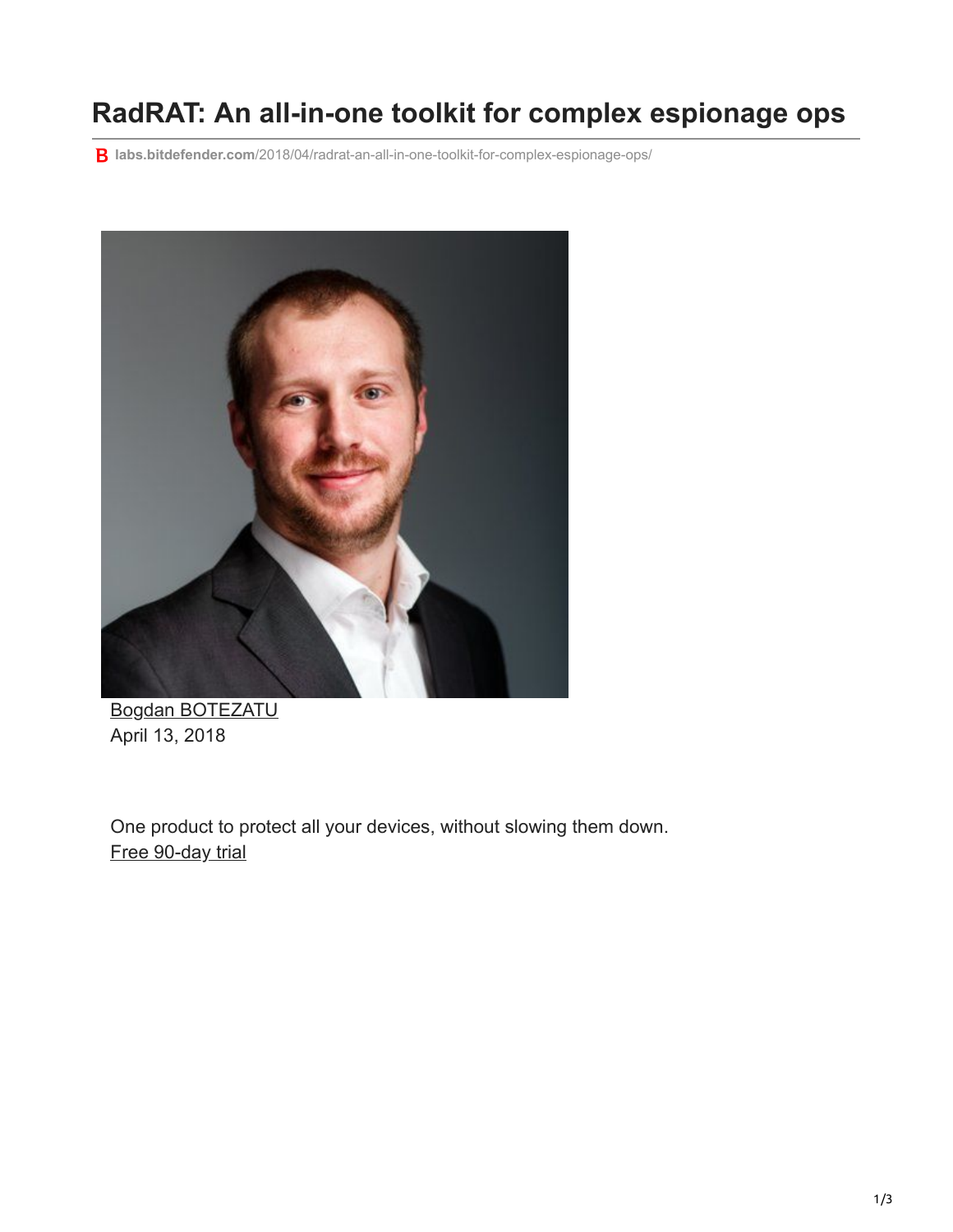

Around February this year, we came across a piece of malware that had previously gone unnoticed. Buried in the malware zoo, the threat seems to have been operational since at least 2015, undocumented by the research community.

Our interest was stirred by its remote access capabilities, which include unfettered control of the compromised computer, lateral movement across the organization and rootkit-like detection-evasion mechanisms. Powered by a vast array of features, this RAT was used in targeted attacks aimed at exfiltrating information or monitoring victims in large networked organizations.

In addition to its very powerful data exfiltration mechanisms, RadRAT features extremely interesting lateral movement mechanisms that

– Mimikatz-like credentials harvesting from WDigest.dll and kerberos.dll;

– NTLM hash harvesting from the Windows registry, inspired from the source code of the Mimikatz lsadmp tool;

– Using the infected machine to retrieve a Windows password from the LanMan (LM) hash, by cracking previously sniffed NTLM authentication challenges;

– An implementation of the Pass-the-Hash attack on SMB connections.

[Download the whitepaper](https://www.bitdefender.com/files/News/CaseStudies/study/200/Bitdefender-Whitepaper-RADrat-crea2645-A4-en-EN-interactive.pdf)